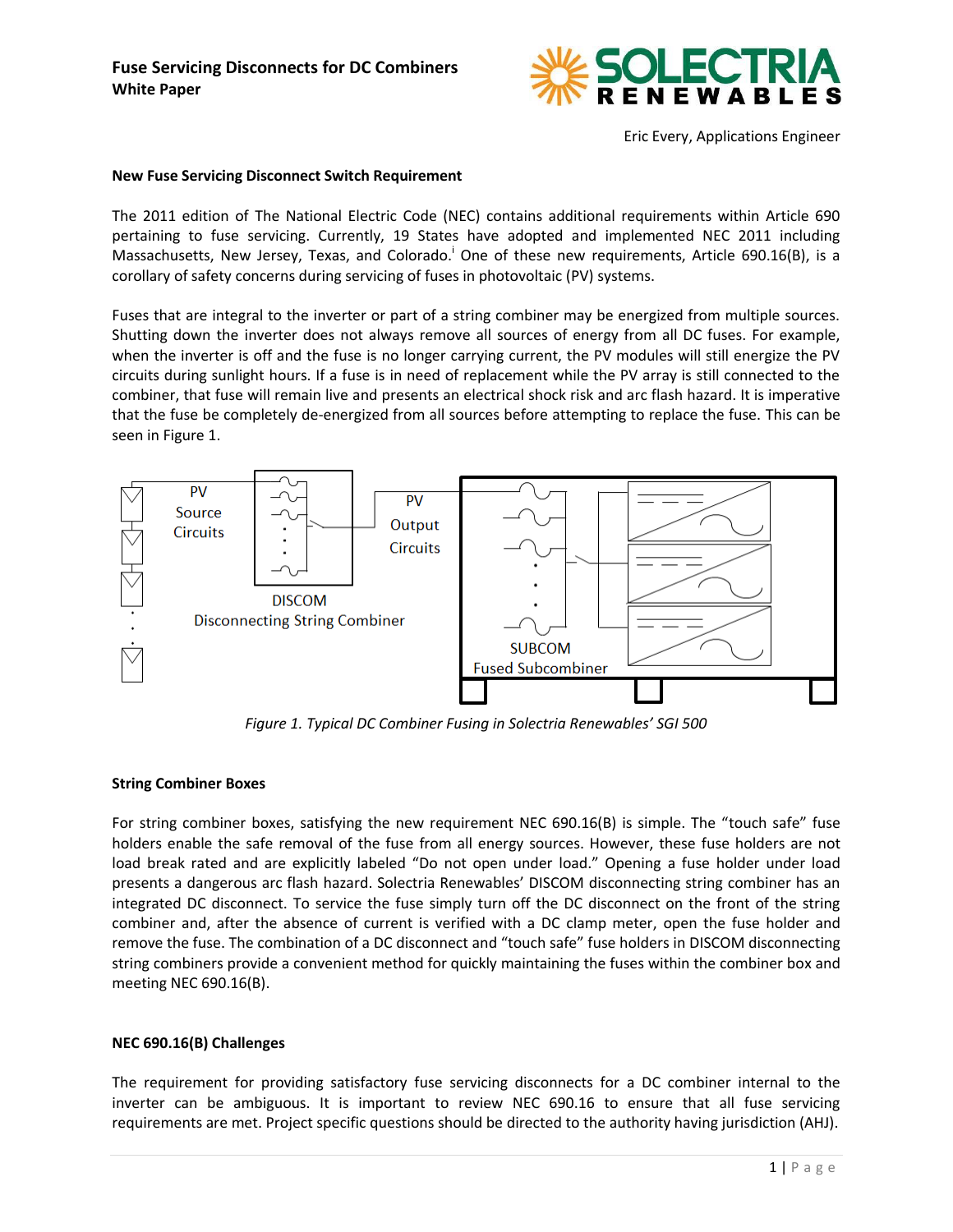# **Fuse Servicing Disconnects for DC Combiners White Paper**



The fused subcombiner integral to the inverter has one disconnect located inside the inverter after the DC fuses have been combined on the DC bus. This singular disconnect does not de-energize the fuses from all sources and alone does not meet the requirement of NEC 690.16(B). Therefore, an additional disconnecting means may be required for each subcombiner fuse (i.e. PV output circuit).

Requirement 690.16(B) specifies that these disconnects must be located within sight of the fuse location. Article 100 defines "within sight from" as no more than 15m (50 ft). Even though 690.16(B) requires a directory for disconnects more than 1.8m (6 ft) away, the circuit must still have disconnects installed within 15m (50 ft) of the fuse.

### **Alternate Solutions to Costly Disconnect Switches**

At first glance it appears that the simplest solution is to install multiple disconnects or an assembly of DC disconnects next to the inverter. Installing multiple visible blade disconnects next to the inverter is extremely labor intensive and occupies a lot of space. A "multiple disconnect safety system" has a smaller footprint but for a 500kW inverter can cost \$10,000-\$12,000, not including delivery, additional foundations, and labor.

An alternative solution is to position all DISCOM disconnecting string combiners within 50 feet of the inverter. The disconnect in the DISCOM now serves a dual purpose. It breaks the load for the touch safe fuse holders in the string combiner box as well as de-energizes the associated subcombiner fuse when used in conjunction with the main inverter DC disconnect. Routing each PV source circuit conductor from the array to a string combiner within 50 feet of the inverter is physically and financially impractical on large scale systems.

### **DC Subcombiner Circuit Breakers**

The most cost-effective and simplest way to resolve requirements for fuse servicing disconnects is to remove fuses and the service disconnects at the inverter's subcombiner altogether. NEC 690.16(B) only requires disconnects to be present in the circuit when there are fuses. If there are no fuses, there is no need to provide DC disconnects adjacent to the inverter just to service fuses.



*Figure 2. Inverter Subcombiner with DC Breakers*

Even though fuses may be removed from the system design, overcurrent protection is still a requirement for PV Output Circuits. A subcombiner integral to the inverter that incorporates DC breakers provides the